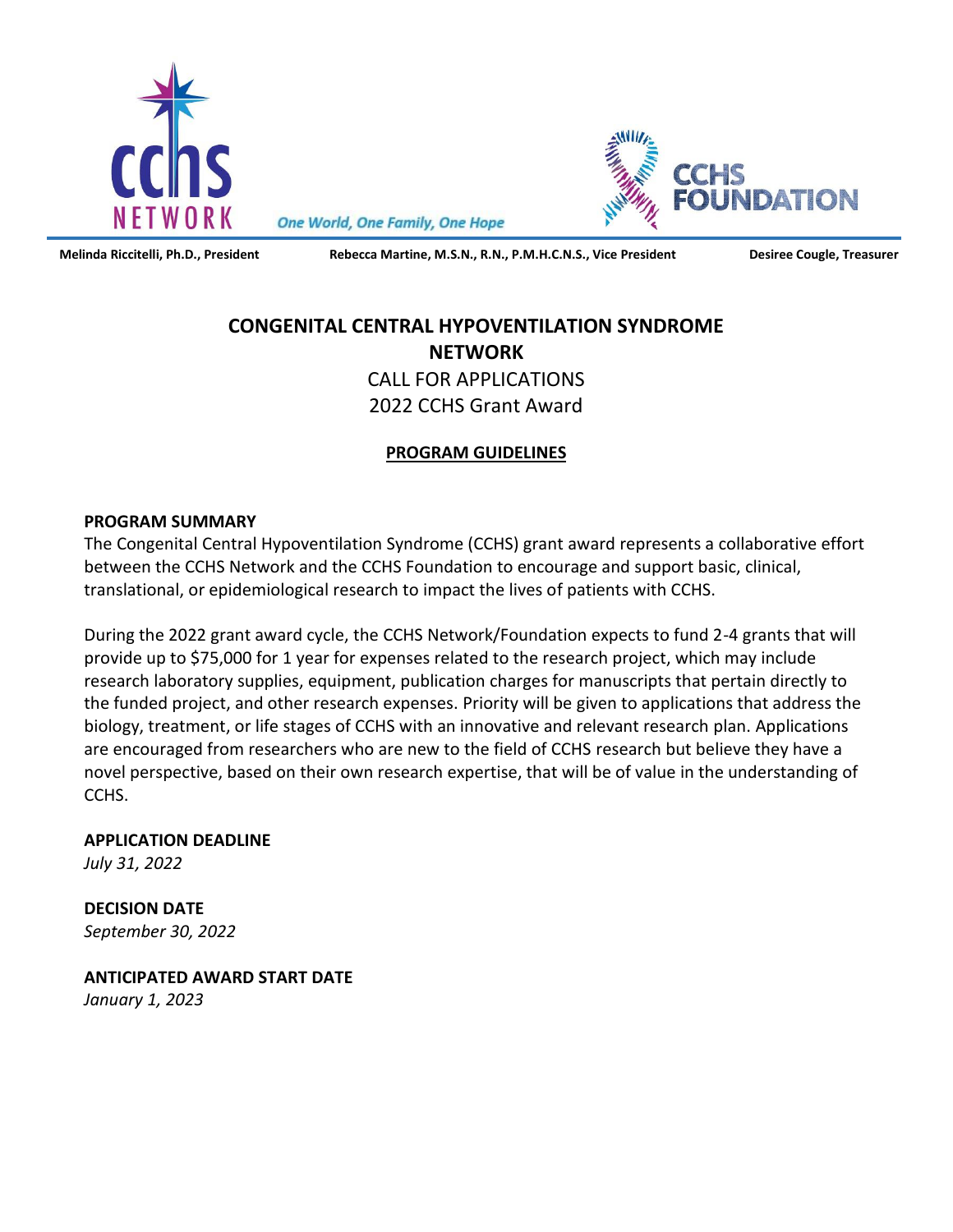## **ELIGIBILITY CRITERIA**

Applicants must have a doctoral degree (including Ph.D., M.D., D.O., D.C., N.D., D.D.S., D.V.M., Sc.D., D.N.S., Pharm.D., or equivalent doctoral degree) and have a faculty appointment or equivalent with demonstrated institutional commitment to the Principal Investigator (research lab space, clinical studies support, etc.). Junior faculty, post-doctoral fellows and residents are also eligible, provided a mentoring team is designated and provides a strong letter of support.

Prior recipients of a CCHS Grant Award may apply provided sufficient progress has been made as determined by the CCHS Research Advisory Board (RAB) and submission of documentation is up-todate.

#### **RESEARCH FOCUS AREAS**

Focus areas include basic/translational research into any aspect of CCHS biology, development of innovative technology or treatment modalities for CCHS and human studies related to the CCHS population. Inquiries are encouraged to vet clinical and translational research proposals with the CCHS Network.

## **REVIEW PROCESS**

Applications are peer-reviewed by the RAB comprised of researchers and physicians respected for their accomplishments and expertise in the care of CCHS patients and the biology of CCHS. Also on the RAB are parents and family members of CCHS patients who have a medical or scientific background.

The following review criteria will be used when reviewing applications and determining funding decisions:

# • *Investigator(s)*

What training and experience does the applicant and the research team have to ensure successful implementation of the proposed research? The track record and productivity of the investigative team will also be assessed.

#### • *Significance*

Will the proposed work make a significant impact in the understanding, treatment, or care of CCHS patients? What potential does the research have to advance the field of CCHS research?

# • *Approach*

Are the overall strategy, experimental design, and methodology well-reasoned and appropriate to achieve the proposed specific aims of the project within the grant term? Are potential problems and alternative strategies described? Are benchmarks and metrics of success presented? Is the budget fully justified for the proposed project?

#### • *Institutional environment*

What institutional resources (equipment, core facilities, support, collaborators) are available to the applicant and are they adequate to facilitate and successfully complete the proposed project?